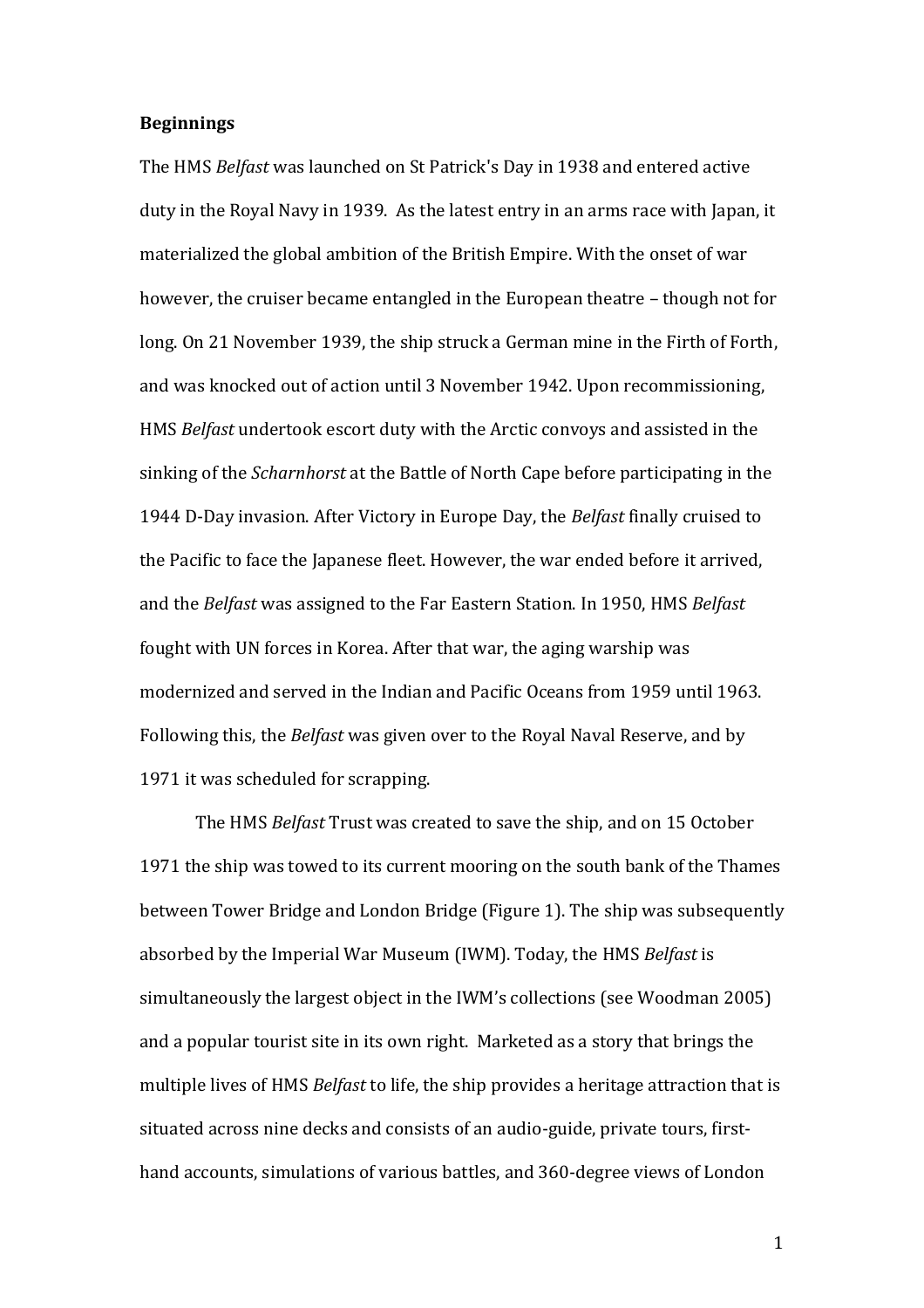from the flag deck. In 2016, almost 300,000 visitors toured the *Belfast* and used a combination of these operational solutions to experience its materiality and story (ALVA 2016).

HMS *Belfast* has undergone several adaptations over its lifespan: these have occurred in response to both wartime needs and the ship's repurposing as a museum. Simultaneously a material object to be conserved and a contemporary museum, we suggest this allows for two tensions to be viewed in parallel: the heritage-oriented tension between preserving the ship for posterity and updating the ship for visitors, and the tension between a stable subject and one that becomes with its context. Assemblage thinking therefore allows us to analyze the ways in which both the ship and the visitor are (re)territorialized and (re)coded through their encounter. These tensions are crucial to heritage sites because one of their key objectives is to leave visitors changed by the experience.

We begin with a literature review of the geography of ships before turning to the relation between assemblage thought and heritage studies. In doing so, our review articulates an understanding of heritage emphasizing affective relations between bodies and materials, and highlighting key themes of the following analysis, such as the unique questions of movement, spatial orientation, and materiality that the *Belfast* raises. The article then shifts to a analysis of the *Belfast* as a heritage attraction, in which we find both how bodies are trained over the course of their visit to avoid negative interactions with the ship's materiality, and also how orientation and disorientation are used to heighten the affective experience of the ship. We conclude with reflections on the material intensities experienced by visitors' bodies as they move through the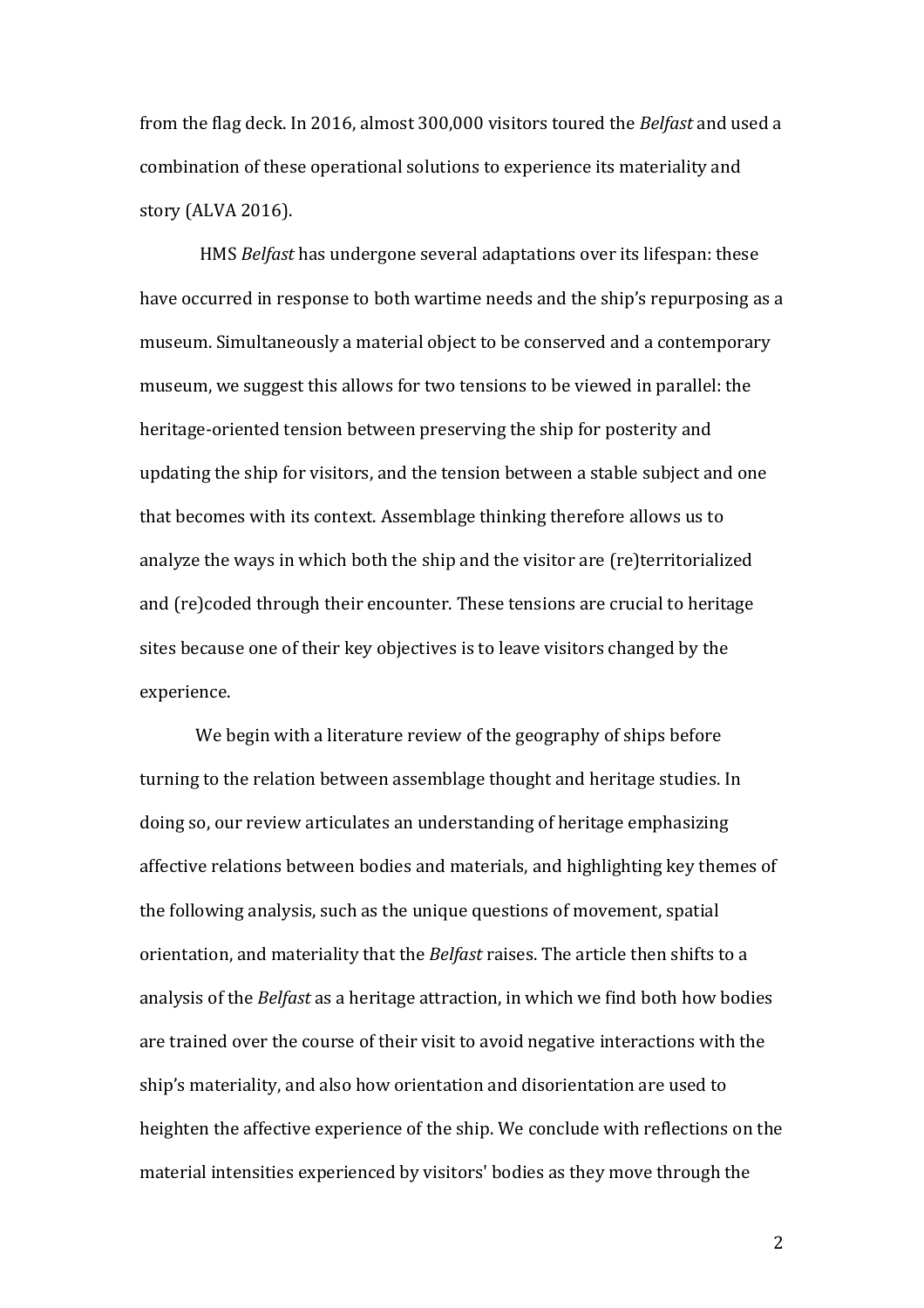peculiar spaces of the HMS *Belfast* and interpret the 'pasts' it presents. These material intensities can be understood as vectors of force relations that (re)territorialize and (re)code both the ship and the visitors' subjectivities simultaneously, furthering the heritage sites' aims of a potentially transformative visit.

# **Geographies of ships**

Though ships have seldom been the focus of geographical attention, recent work highlights ships' potential within the discipline. As Hasty and Peters (2012, 661) argue:

…the ship is often used as a vehicle for exploring a variety of sociocultural, economic and political phenomenon [sic] at sea and beyond, but here we ask what might be achieved by shifting not only the sea from the margins of academic attention, but so to [sic], the ship itself.

Two features of this literature are relevant here. The first is the emphasis on the relational nature of space aboard ships. Historically, a tension exists between accounts of ships as extensions of land-based society and as autochthonous seabased societies. Scholars embrace this tension without resolving it by highlighting the relational nature of shipboard spaces, with social categories from terrestrial society brought on board but conditioned by maritime affects, from the differential effects of seasickness to the achievement of 'getting one's sea legs' (Spence 2014; see also Palsson 1994). This relationality often starts with the discussion of ships advanced by Latour (1987) and Law (1986). These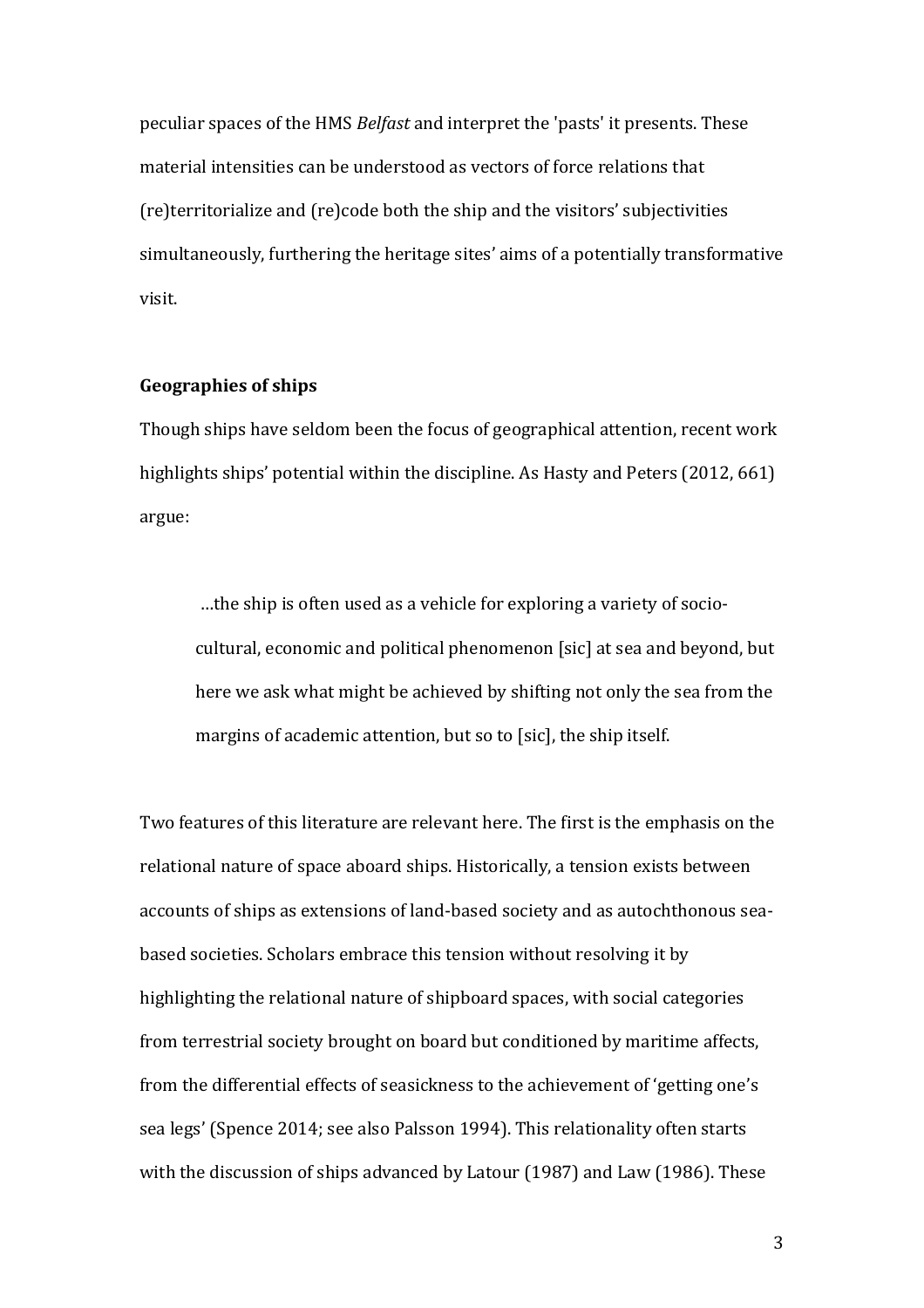theorists of actor-network theory (ANT) conceptualized ships as immutable mobiles, "a distinct spatial technology that, through its movement, can make and maintain networks between other places" (Davies 2014, 387).

The 'immutable' aspect of this description, however, is contested, with the ship's mobility – and its encounters with people and places – central to the emergent subjectivities of those on board, as in Davies's (2014) account of the Royal Indian Navy mutiny following the Second World War. It may seem selfevident that the mobilities paradigm does not apply to HMS *Belfast*, given it now rests in a trough dug into the River Thames (Anim-Addo et al. 2014). Still, an emphasis on mobility is useful in two ways, and we have drawn on Peters and Turner (2015, 2017) for inspiration. First, one characteristic of the *Belfast* as a 'thing' is that its narrative is not tied to a particular environmental context, whether the cold of the Arctic convoys or the tropical heat of the Far Eastern Station. This poses challenges for representing the experiences of sailors who served. Second, and relatedly, although the *Belfast* is a 'thing', it is also an *environment* that shapes the mobilities of those on board. As Peters and Turner (2017, 635) argue, 'it is through movement that visitors are routed around museums, and in turn, are routed through histories'. This is complicated by a shipboard museum:

Often thought of as an enclosed space, the ship; a mobile and still place (externally and internally, respectively); a space that encompasses an interior and exterior, an inside and outside – a space predicated in boundaries – can instead be seen as one that is part of a wider global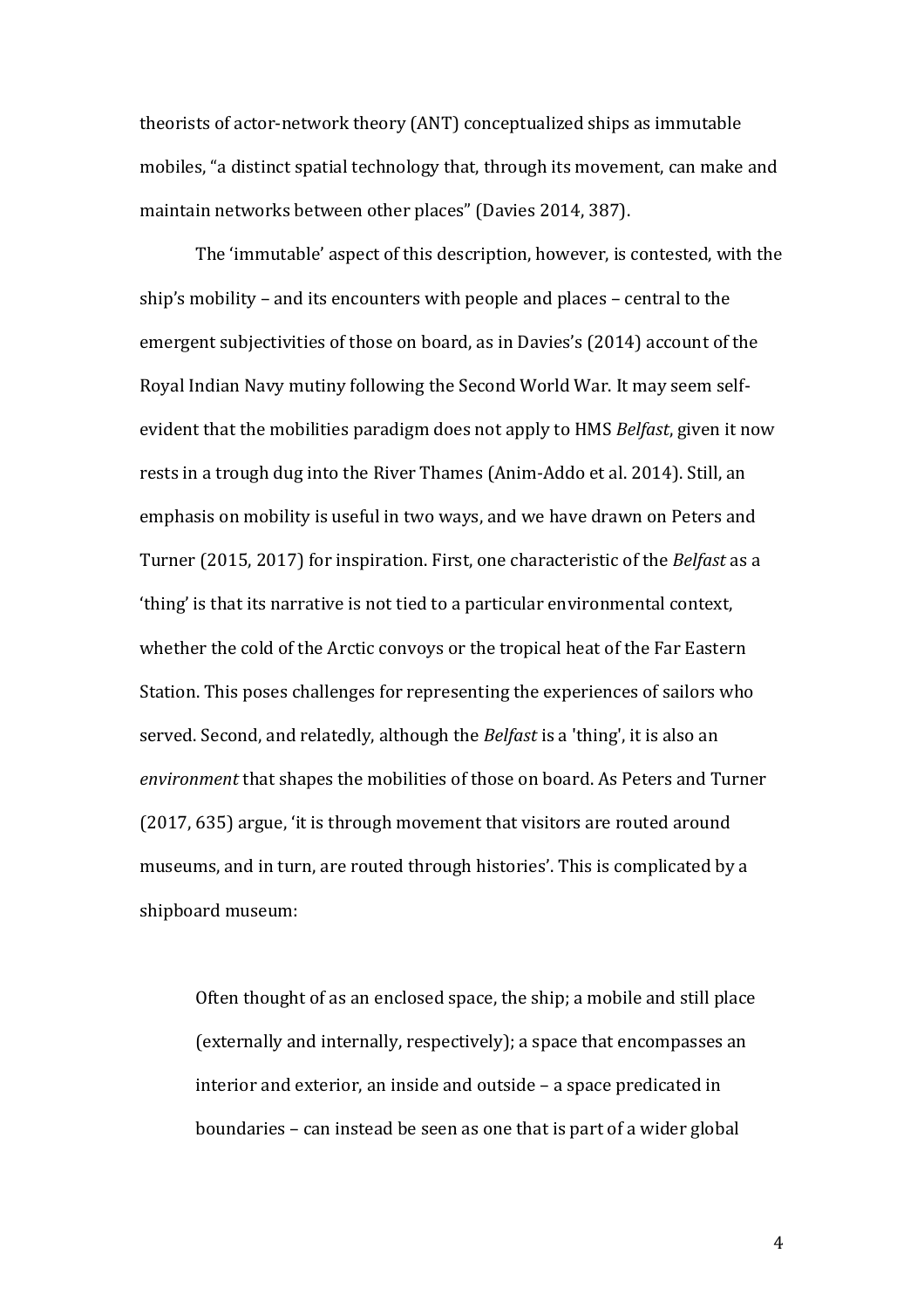fabric or *meshwork* of movement; of ties and knots forging places, times, and experiences (Anim-Addo et al. 2014, 341).

In our case, the *Belfast* is no longer mobile externally and still internally; it is still externally and instead issues of mobility arise *within* the ship. Whereas Ingold (2011) considers maritime *wayfaring*, the exhibitions staff of the HMS *Belfast* is concerned with ship-board *wayfinding*.

The second theme we address from the literature on the geography of ships confronts their materiality. While the oceanic turn has led to theorizing about oceanic materialities (e.g. Steinberg and Peters 2015), relatively few publications have embraced the materiality of ships (Ryan 2006; Crang 2010). However, Hasty and Peters (2012, 665) have argued that ships provide a unique site through which to examine the materialization of spaces:

… because ships are [both] 'things' – some of the largest constructions to be built, from a range of materials; reed, timber, steel […] and they also carry 'things', from motorcycles, flip flops to shampoo [...] as well as being a material, physical and tangible means of connection (and separation) at a range of scales.

Such an approach to ships highlights both the work required to keep a vessel 'ship-shape' (the two times the *Belfast* left its spot on the Thames were for dry docked maintenance) and also how the material design of the ship affects shipboard subjectivities. Hasty (2014, 355) notes the constant becoming of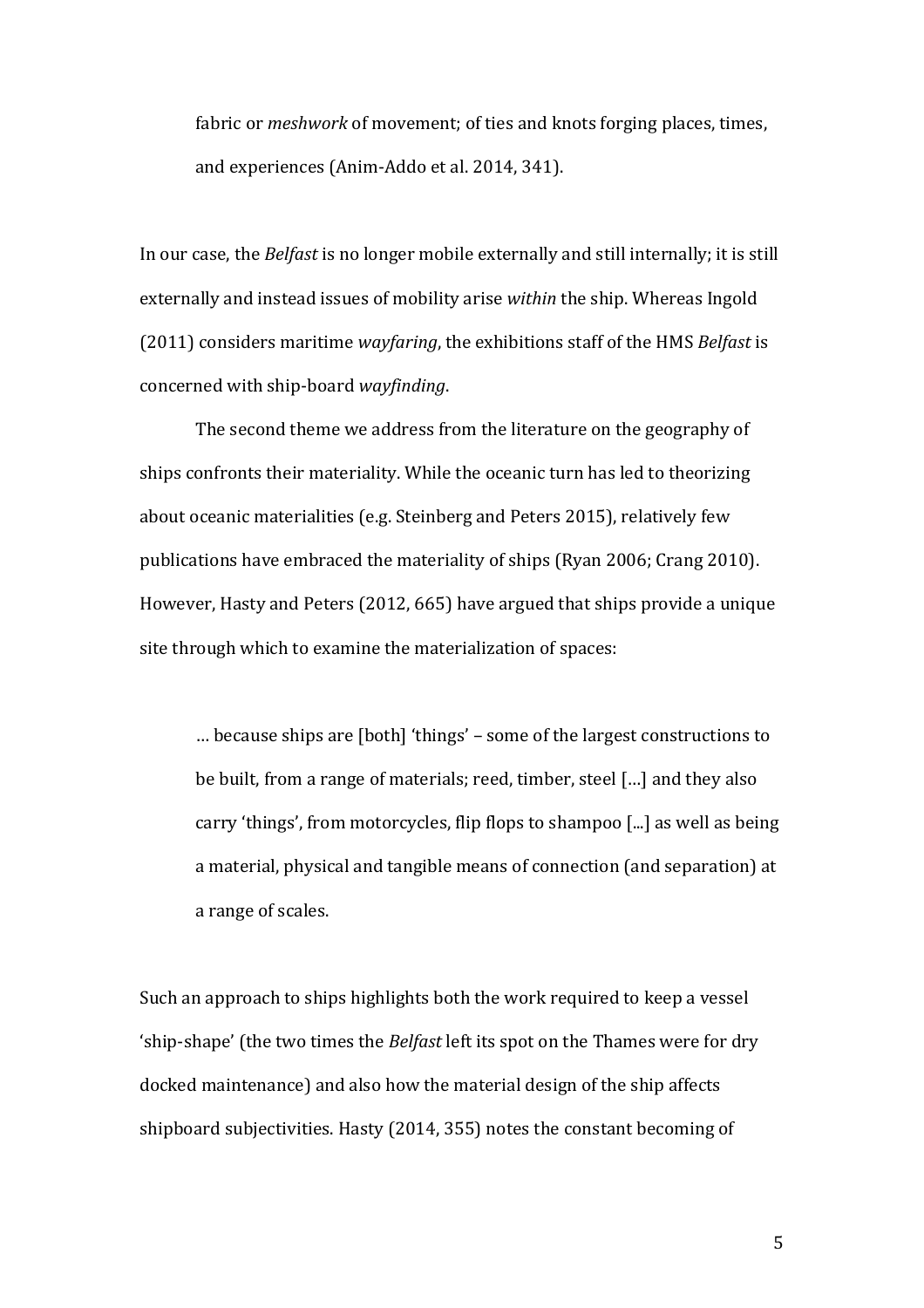pirate vessels, which could not be so easily differentiated from the sea, as well as the intertwining of human and non-human life:

[Seawater] Ingress was inevitable, slowly but surely the wooden ship would succumb to mould and rot. Other organisms, like the Toledo worm, clung, gnawed, and burrowed their way through the wood, eating the ship and altering its structural properties as they went. […The ship] was never static and it was never stable. It was a body decaying from its launch, kept afloat through the continuous labours of those who sailed it, modifying as they went to keep it moving.

From this materialist approach to the geography of ships we take an emphasis on the agency of the ship itself in a more-than-human encounter either with the high seas or, in the case of the modern-day *Belfast,* with the rushing tide of tourists. Thus, we next turn to the literature on materiality, heritage, and subject formation found in cultural geography and heritage studies.

# **Museum assemblages and materiality**

Materiality has long been at the core of geographic interest in heritage. As Dwyer and Alderman (2008, 168) have argued, "[c]omposed of seemingly elemental substances – water, stone, and metal – memorials cultivate the appearance that the true past is and will remain within reach". Indeed, one can think of 'heritage' as the process through which pasts are brought into the present to impact upon it, and the materiality of memorials, heritage sites and museum artifacts is how some pasts are made present (and others made to disappear -- see Drozdzewski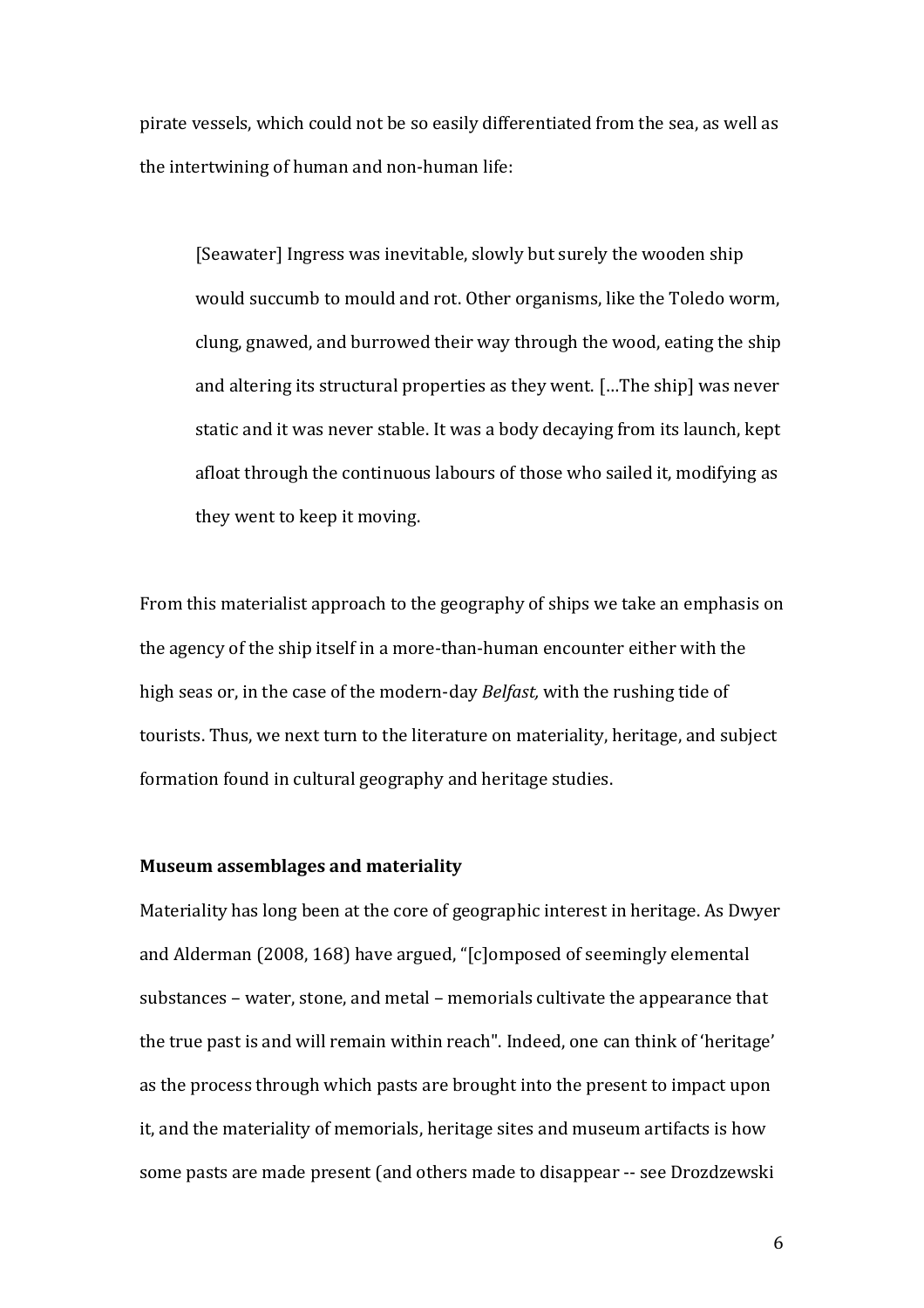et al. 2016). Recent work at the nexus of heritage studies and cultural geography has produced a new paradigm drawing on Bergsonian and Deleuzean thought (see Harrison 2013; Waterton and Dittmer 2014; Tolia-Kelly, et al. 2017). Harrison's work on assemblage, or *meshwork*, is particularly instructive here. He argues for a rethinking of pasts as networks of things and people that 'are involved in complex, interconnected webs of relationships across time and space' (2013: 21).

The materiality of heritage has therefore come to 'matter' in recent times inasmuch as it has been brought into relationship with specific bodies through theorizations such as Harrison's. Similarly, Sumartojo (2016), drawing on Closs Stephens (2015), posits that commemorative atmospheres emerge from the specific spatial arrangements engineered into national events, and subsequently impact the political subjects who attend, and whose bodies help compose such events. While Sumartojo is writing about Anzac Day in Australia and other national-scale festivities, we have elsewhere argued that smaller events, such as a class trip to a heritage site, provide similar opportunities for past and present to collide, with the resulting 'event' impressing itself on attendant bodies as memory (Waterton and Dittmer 2014).

We view collective memories as "materialized in bodies as a result of those bodies' participation in multiple (and often competing) assemblages of national heritage" (Dittmer and Waterton 2016, 176) and then existing virtually within bodies as somatic markers activated by future events (Connolly 2002). Indeed, it is the coming together of things, bodies, and discourses as an assemblage that activates somatic markers and other latent capacities, causing unexpected outcomes. For this reason, every assemblage is unique, even if it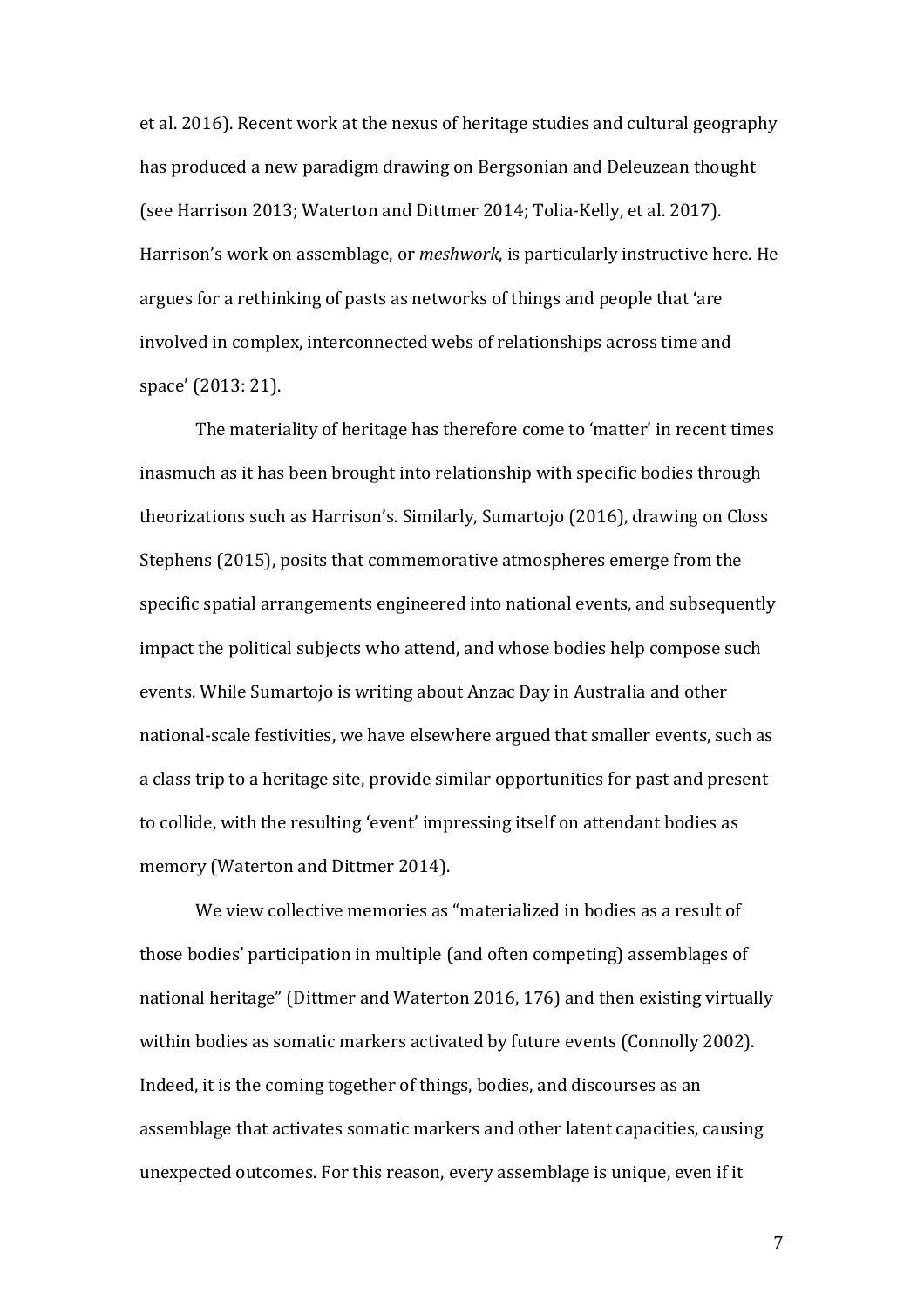superficially resembles others. Further, the things, bodies and discourses may function in multiple assemblages at once, and therefore affects can circulate through assemblages sharing common elements. Therefore, considering heritage attractions as assemblages has two implications relevant to this study. First, these attractions are not unitary and static. Second, the material objects involved cannot be understood in a functionalist way. Rather, most heritage attractions involve a re-purposing of material objects from their original purpose (e.g., naval vessel) as they enter into a new assemblage (e.g., the IWM). In short, this is the purpose of this paper – to understand how the re-purposing of the HMS *Belfast* can illuminate both the geography of ships and the geography of heritage.

### *Methods*

Our methods are derived from the insights of the above literature, and draw on an (auto)ethnographic sensibility as a way into the atmospheres that Closs Stephens and Sumartojo, amongst others, have highlighted. This autoethnographic approach also replicates the work of Peters and Turner (2017) and their interrogation of penal histories at convict ship exhibitions. As Peters and Turner (2017, 636) argue, such an approach provides for 'an embodied and critical foray into taking the workings of museums seriously', and is an approach that has been widely adopted in museum studies (see Macdonald 2007; Witcomb 2013; Waterton and Dittmer 2017). One of the authors (Dittmer) and a research assistant spent several days on board HMS *Belfast* over the course of a ten-month period (October 2016 to July 2017), initially engaging with the museum in a relatively straight-forward way as a tourist, before shifting to a two-pronged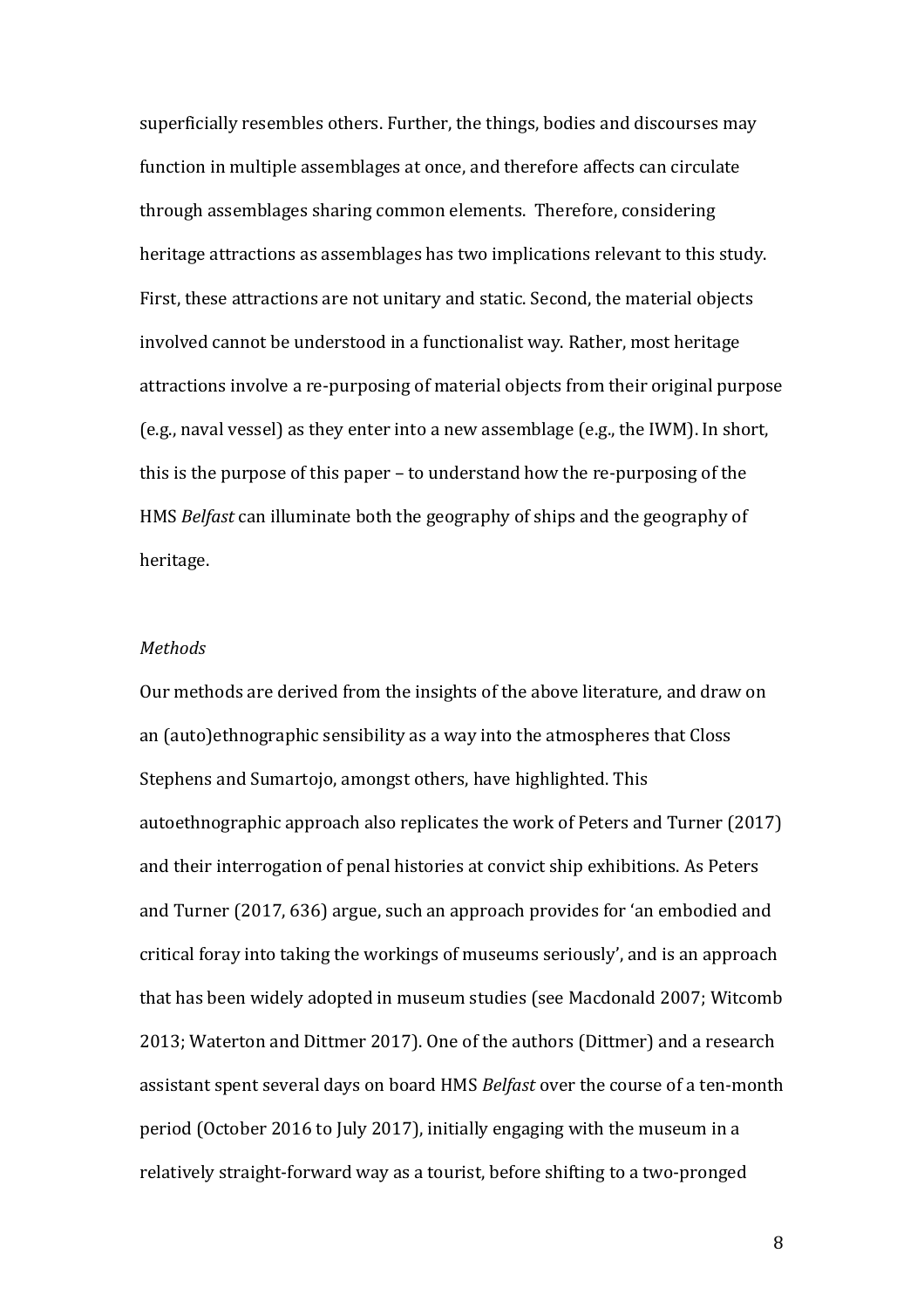research strategy. To begin, the researchers observed the embodied interactions of other visitors – with each other and with the ship. Extensive field notes were taken to document both the artifacts and interpretive aids on display in each shipboard space and also our observations of our own and other bodies within the space. Following from that, the researchers worked to de-familiarize the ship through a range of techniques that allowed them to sense the *Belfast* assemblage differently. For instance, spending an extended amount of time in a single space on board the ship often led the researcher to eventually sense different affective dimensions of the space than those foregrounded by curators. Often these 'background' elements served as an infrastructure that either underpinned – or interrupted – the intended experience. A similar effect could be using recording technologies – either photographic or audio – to isolate dimensions of the affective experience. Finally, Lucy Tindle, the exhibitions manager for the *Belfast,* was interviewed in order to understand more about the still-ongoing process of staging a naval vessel as a museum.

# **All aboard**

As outlined in our interview with Lucy Tindle, the arrival of the *Belfast* posed a set of intriguing problems for museum professionals. Designed with one purpose (warfighting), but now serving another (heritage attraction), the standard response might have been to update the ship for its new role. However, its new status as a historic artifact militated for its physical preservation, foregrounding the preservation of the past *for future generations* as a crucial dimension of museum curatorship. That said, the conservation process does allow for change in some circumstances: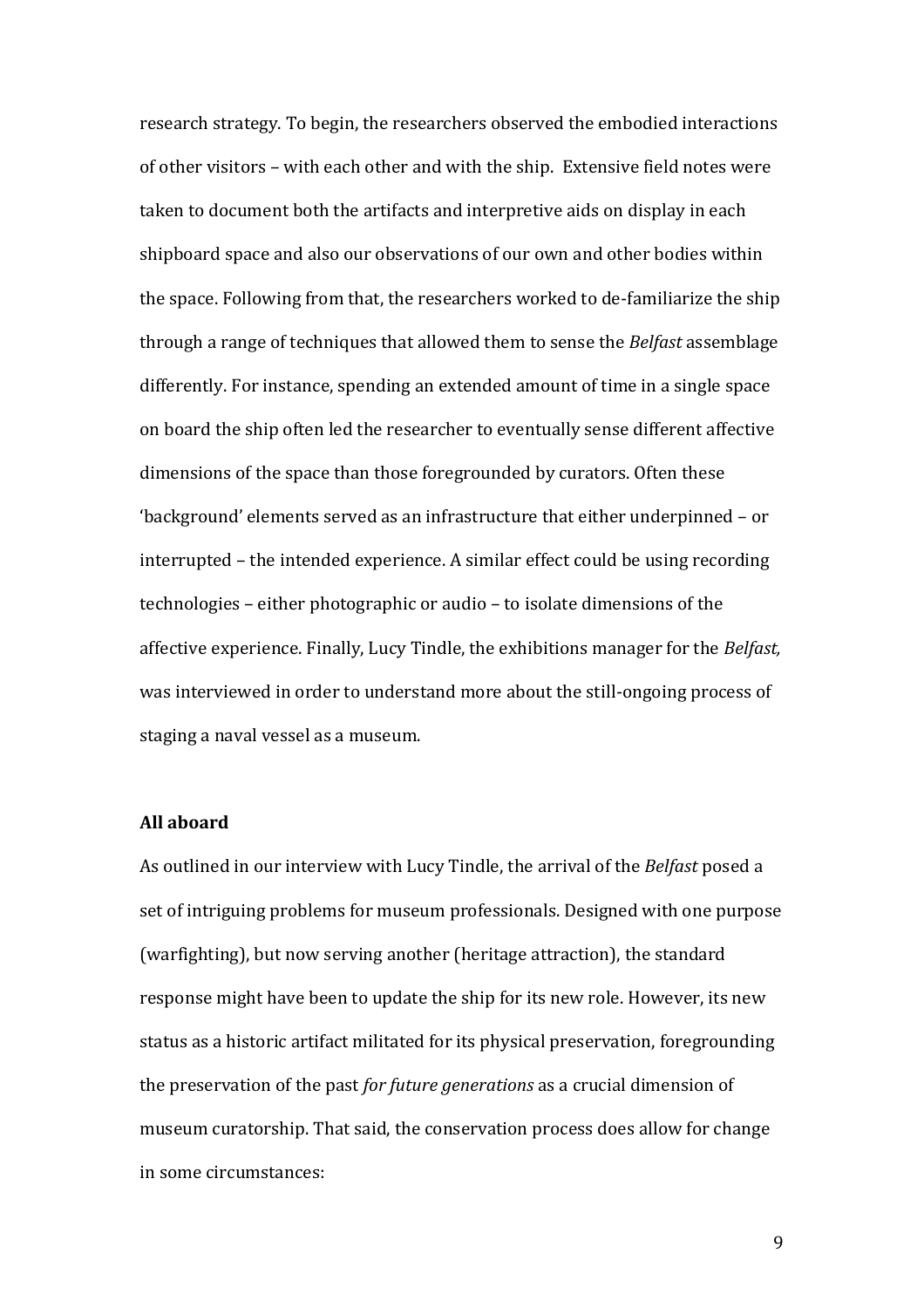Everything about the ship – its fixtures, its fittings, its signage, everything about it is historic in point of fact. It was made at a time when techniques aren't quite the same you would use now. So there's asbestos everywhere (Interview, Lucy Tindle).

While it was deemed acceptable to clean up the asbestos (or encapsulate it) in the spaces opened up to visitors (Figure 2), this illustrates the challenges posed by converting a naval vessel into a museum piece. In what follows, we examine how people's mobility on board emerged out of two sets of processes: the training of bodies and the design of routes and wayfinding aids onboard.

### *Training bodies*

Sailors in the Royal Navy were trained extensively in order to function as highly efficient combat machines. This is in sharp contrast to most visitors to HMS *Belfast*:

[It's] alien to most school children, to anybody who has worked in an office. The idea that the pipes are around your head height, things are at shin height, that you have to step through doorways, and you have to climb down ladders and make sure that nobody is coming up, that's kind of all alien to the visitors who come here (Interview, Lucy Tindle).

This alien experience is also part of the affective thrill of visiting museum spaces like that offered by the *Belfast:* "It's much more of an experience than a visit, so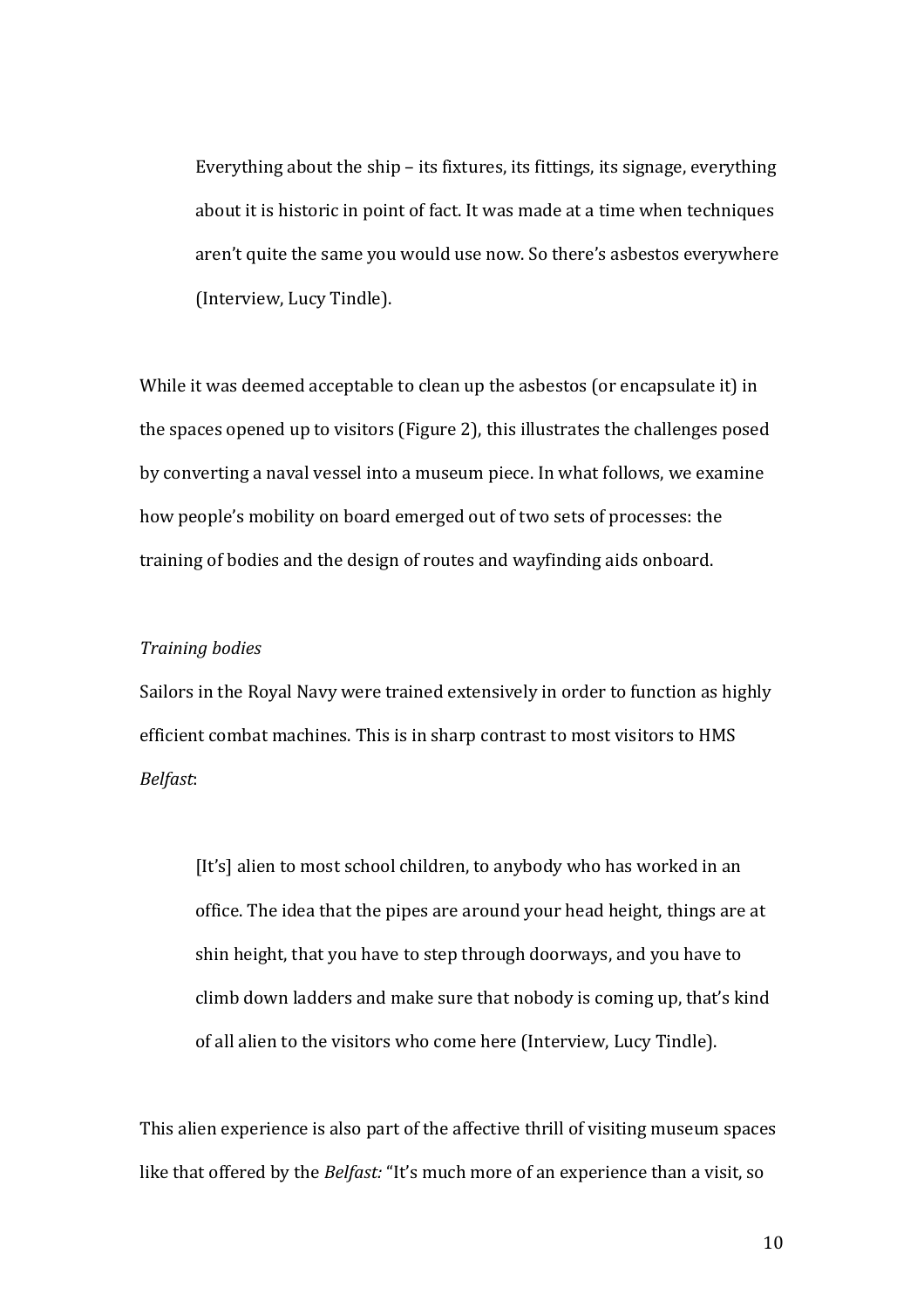you have to climb up ladders, you have to walk along these trippy corridors" (Interview, Lucy Tindle). Nevertheless, a certain amount of bodily re-coding is necessary to negotiate such an experience:

Field notes: *I'm walking through the* Belfast*, writing down observations. As I move from one compartment to another, my foot clips the lip of a doorway. I stumble through the door, catching myself gracelessly and darkly muttering "death trap" to nobody in particular. Standing up straight I see a bystander has observed me. "You'll go home with bruises," he says. I note as he walks away that he is a volunteer on board the ship.*

Doors on the *Belfast* were watertight to aid in compartmentalizing water, and thus people today must step over and through doorways (Figure 3). Learning to do this is just one of the ways in which visitors to the *Belfast* are themselves changed by the bodily experience of the ship.

Other material challenges for visitors to negotiate are the rakishly angled ladders between the ship's decks (spaces only accessible by vertical ladders are not open to the public for safety reasons). In order to facilitate movement and in contrast to when the ship was in active service, each ladder is to be used in one direction only. Further, signage worked to inculcate the proper technique for ascending or descending ladders, as some techniques are more likely to cause slippage or head injuries (Figure 4). Through navigating the ship's materiality, visitors were made 'ship-shape' themselves, learning both embodied techniques and also heightened attentiveness in comparison to movement on land (although notably the ship was not pitching and rolling as it would have were it at sea).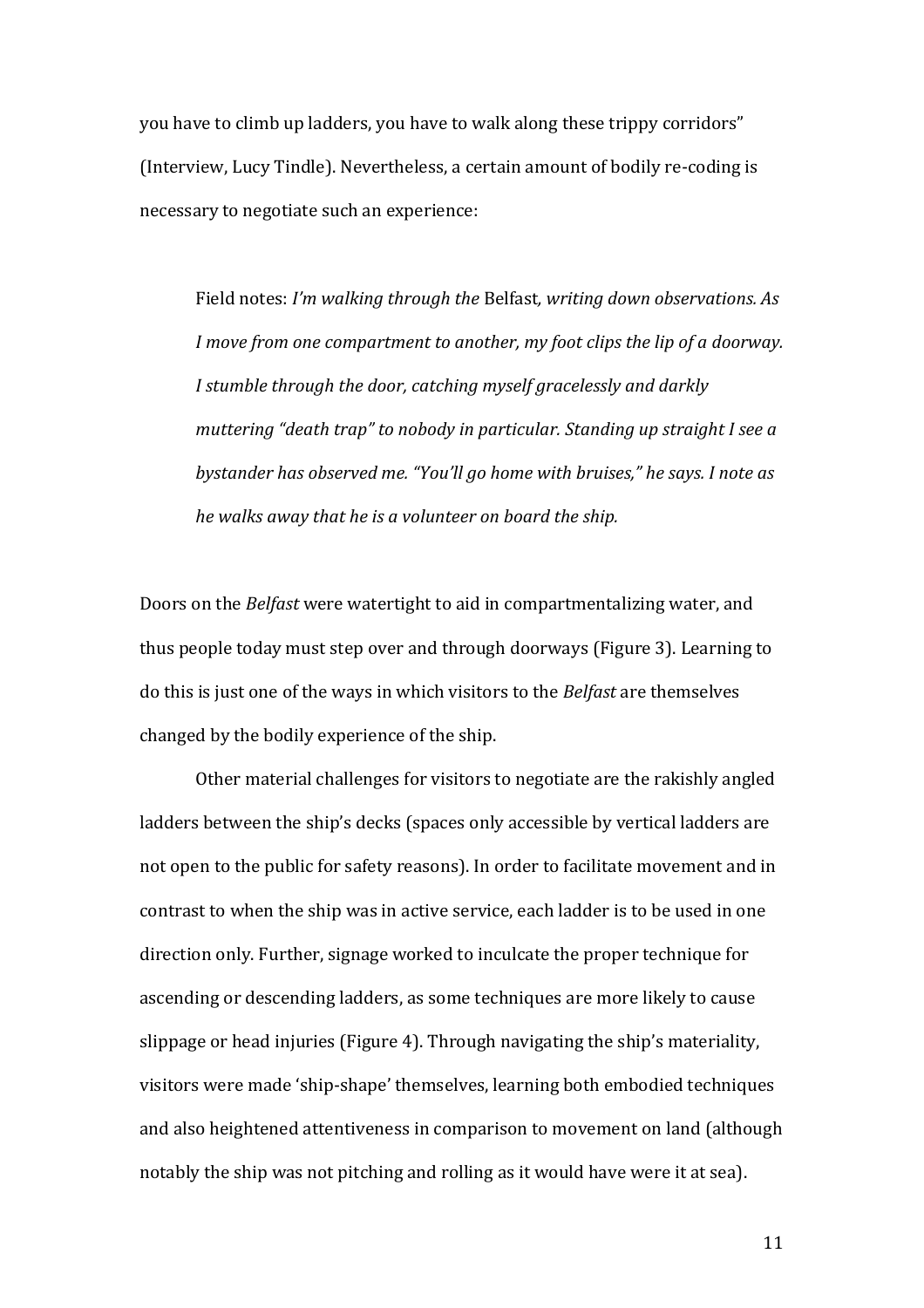Field notes: *I stood at the top of the ladder, waiting my turn. The mother was reprimanding her son for his ladder descending technique. "No, come back up and start again, facing the ladder." He complied, and when he reached the bottom, she called him back and awkwardly lowered her camera and purse to him on the deck below. As she very cautiously turned to face the ladder to descend she saw me waiting and apologetically offered an explanation: "Sorry, I had surgery on my brain and I'm afraid I'll trip on a strap and hit my head."*

This participant observation illustrates how differentiated bodies interact with the *Belfast* (Colls 2012). Indeed, bodies experience space differentially across many axes of difference. The authors themselves would, for example, experience the ship differently. One author (Dittmer) had to stoop not just to cross through doorways, but even to move through whole hallways where pipes and machinery hang from the ceiling. The other author (Waterton) would have no such concerns. The vignette also points to how individual visitors became highly attuned to their material context as they are forced to more actively think about the confined spaces of the museum.

Of course, as the vignette indicates, the *Belfast* is a profoundly ablest landscape. While there is a lift for those differently abled on the quarterdeck, only two decks can be accessed without climbing or descending ladders. And as Lucy Tindle stated in our interview, "obviously we do welcome visually impaired guests, it's just a bit harder for them to navigate." Indeed, navigation on board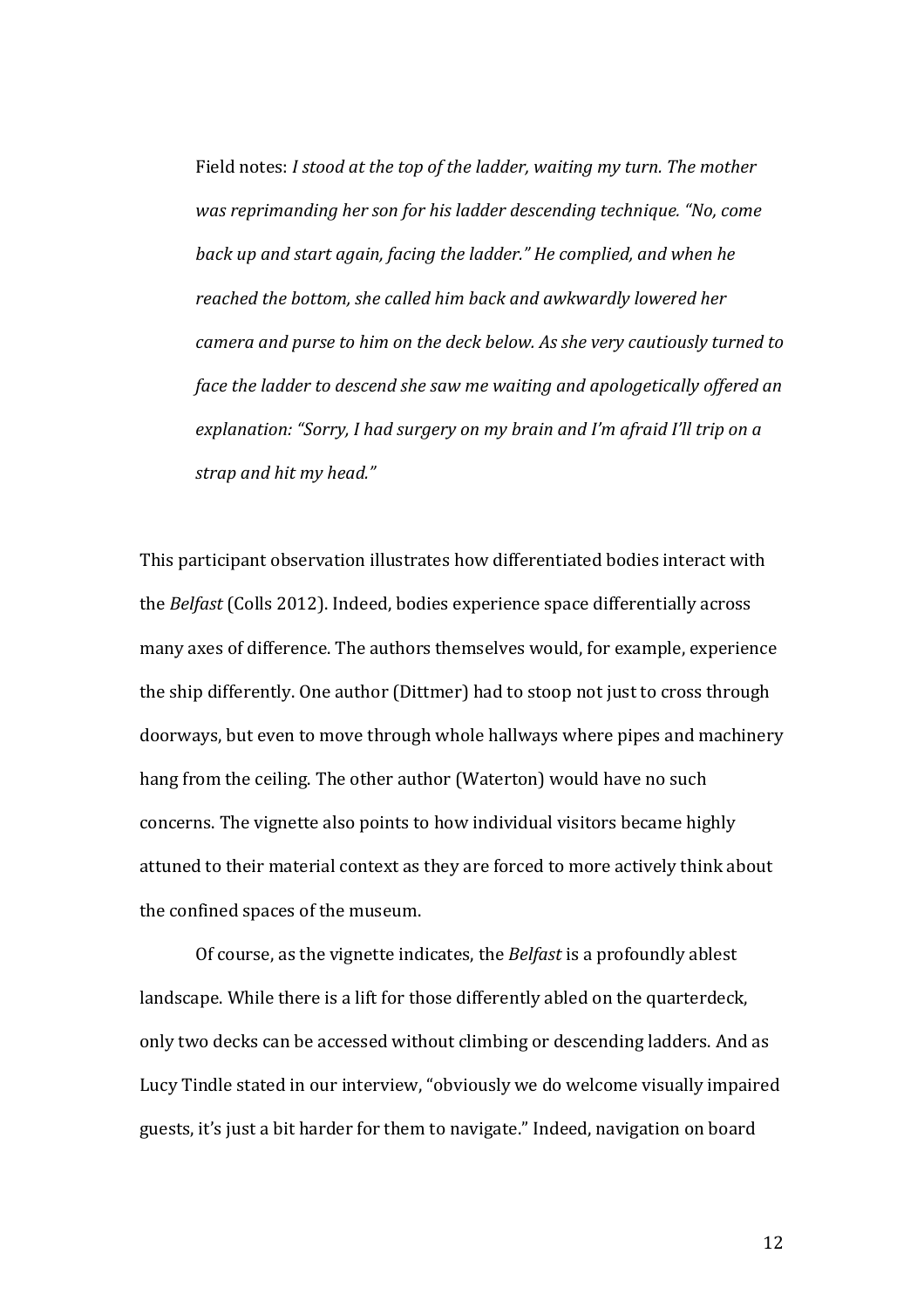the ship is a challenge for both visitors and the exhibition managers, as we will discuss in the next section.

# *Wayfinding on board*

Field notes: *I have been on the ship for some time observing. I am on Upper Deck 3 and realize that I could use the men's room. I start to head down to Upper Deck 1 to look for it. Confidently, I stride out of the compartment and look for a way directly down, rather than following the slow, crowded path of the audio guide. I walk around the deck and the only ladder I can find is an 'up' ladder. I circle the deck several times, my frustration growing with my need for the men's room every time I find myself back on the Admiral's bridge. Eventually I wait until the volunteers aren't looking and I step over a velvet rope used to direct traffic. This is not the first time I have gotten lost on the ship, nor will it be the last.*

The *Belfast* is not laid out to enable an easy flow of visitors through the exhibition; nor does the vessel's interpretive design 'flow' out in any thematic way, as a conventional museum exhibition might. Rather, each compartment served a purpose frequently unrelated to the next (a highlight being the firing control center, located next to soap storage). Further, there are few exterior portals to orient visitors. Therefore, wayfinding can be a challenge:

When I first visited there was a bit where I was like, "oh my God, I have no idea where I am and I feel like I need to do things in the right order."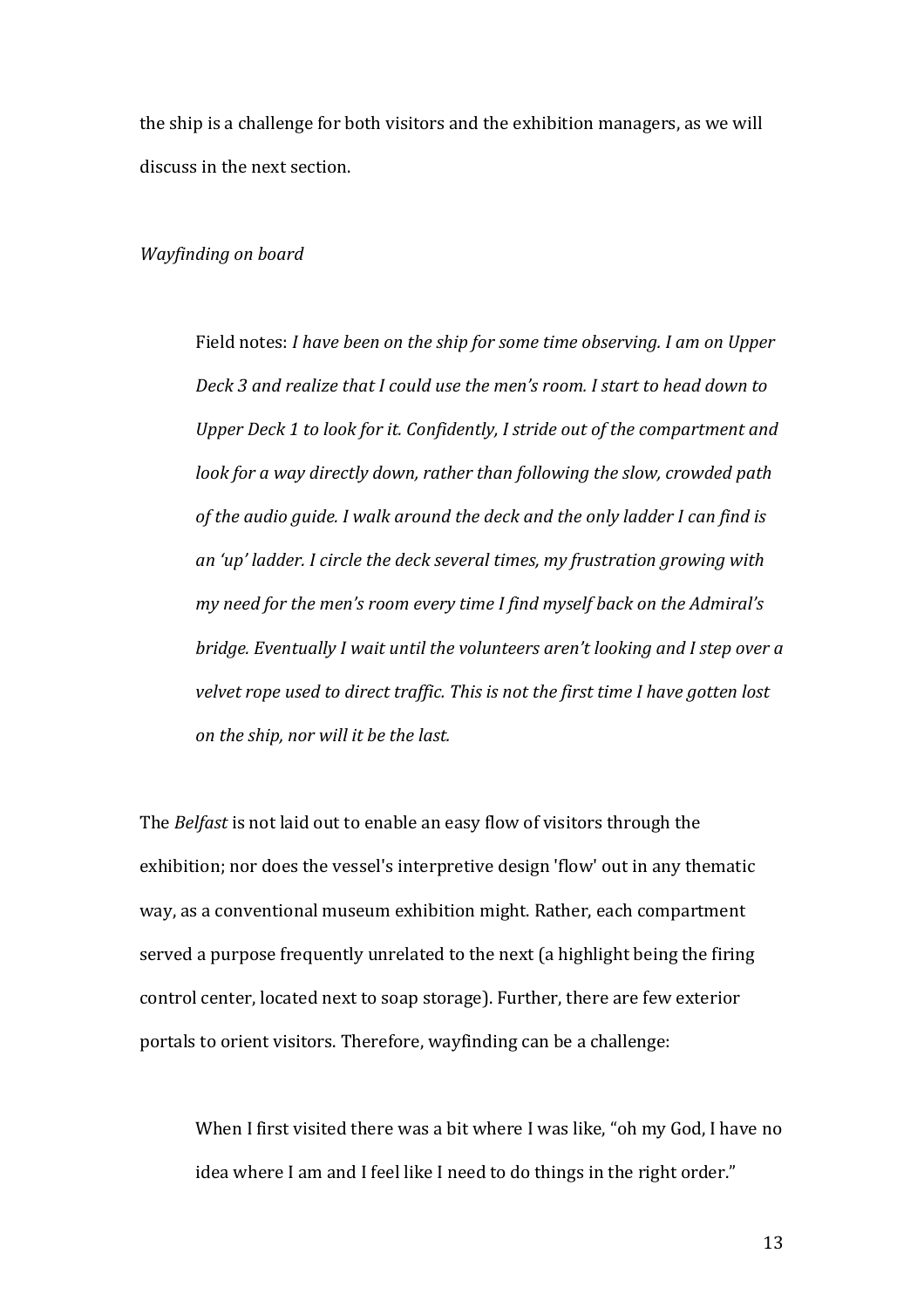Those visitors who want to do everything in the right order, and want to see everything – it can be quite frustrating for them if they've not quite understood where they've gone and where they should have gone (Interview, Lucy Tindle).

Efforts have been made to provide critical information in ways already familiar to visitors, with department store-style directory signs mapping the major sights on each deck (Figure 5), wayfinding signs indicating the major sights, and directional signage laid in the linoleum and overhead on ductwork.

Finally, the major compartments are numbered to coincide with the audio-guide. Indeed, the audio-guide serves as the primary way through which the ship is ordered and made known to visitors, with key compartments numbered one through 29. Further complicating things is the fact that the *original* system for numbering the compartments is still on the walls for reasons of historical preservation (Figure 6). The exhibitions staff is considering a plan to break up the comprehensive audio guide tour into several tours, each focused on a specific theme, such as military technology or daily life on board. As the relevant spaces are all over the ship, this would entail cross-cutting flows of traffic, perhaps furthering the disorientation. However, this disorientation is not something the exhibitions staff seeks to eliminate. Rather, in their effort to communicate 'what life was like on the ship', disorientation is an affective relation between the visitor and the *Belfast* with historical value:

We have got loads of testimonies from veterans who say "in the first week, I used to count the ladders that I went down, and I'd count them on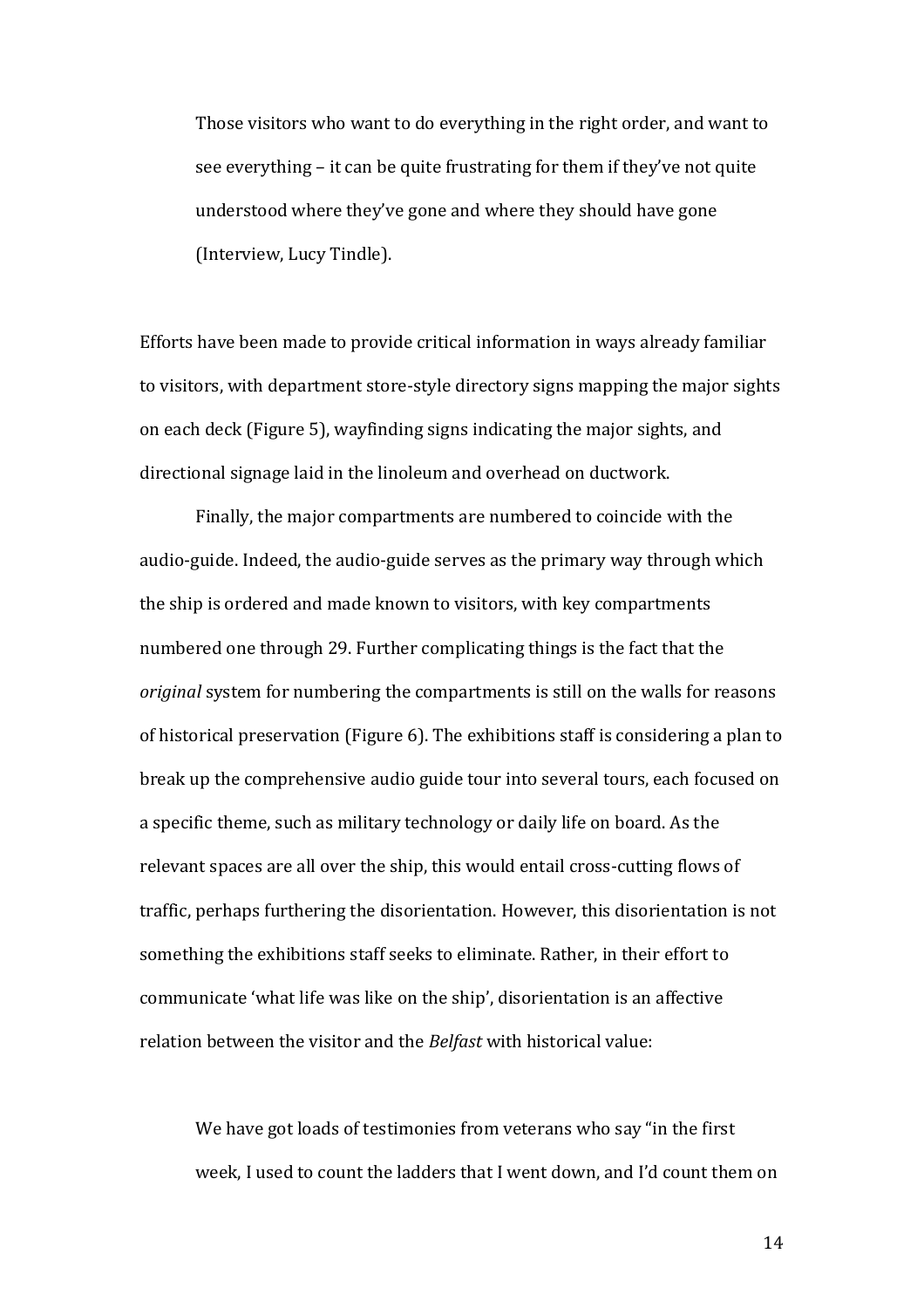the way up, but I'd turn up somewhere completely different." So it was something that the crew had to struggle with (Interview, Lucy Tindle).

Still, complete disorientation is obviously anathema to a good visitor experience. Indeed, being spatially situated was key to appreciating some of the ship's compartments.

Field notes: *I am deep in the bowels of the ship, in the boiler room. I have been here before, but I still struggled to find the entrance. The ladders in here are narrow, the room to pass by other visitors absent. This room is three decks deep, and feels simultaneously more expansive and more crowded than anywhere else. A digital display has been installed to show where we are in the ship, but the other signs that locate us vis-à-vis the surface of the Thames garner more attention. "Are we still under water?" asks one child as he passes by. Looking up through three floors' worth of equipment, and listening to the simulated throb of the boilers at full volume, it is hard not to marvel that all of this is underwater.*

This participant observation points to the affective potential of spatial orientation within the ship in two ways. First, the boiler room is a unique space, and is signified as such. If the rest of the ship is ablest, the boiler room (and the subsequent engine room) is hyper-ablest, with height restrictions and warnings about the number of steps to be descended and climbed (Figure 7). There is no audio guide commentary here because visitors should have both hands free and pay extra attention to their surroundings lest an injury occur. Making it to the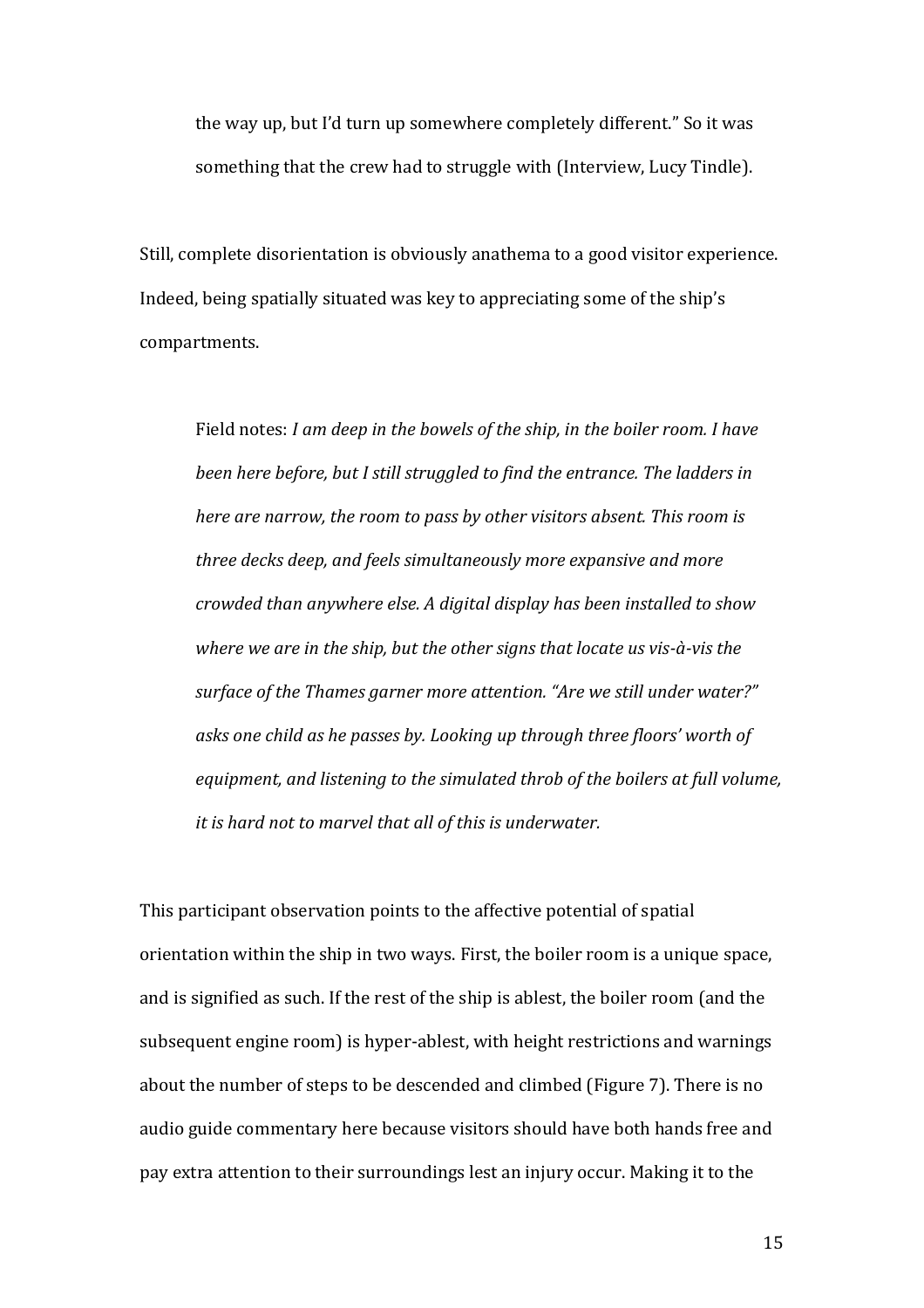bottom therefore feels like an achievement of some sort. Second, this is by far visitors' deepest descent into the ship, and the view back up is unlike anything else on the ship. Clogged with machinery and filled with the throbbing sounds of simulated boilers, it feels impossible that we are *under water*, a fact signposted in several places (Figure 8). Therefore, we can see how both orientation and disorientation heighten the affective experience of visitors to HMS *Belfast*. These temporary affective relations are generated in hopes that the bodies of visitors will bear the trace of the visit for a long time after they have left.

### **Conclusion**

This article reflects on the relations between heritage, assemblage, corporeality and materiality in order to underscore the emerging and fruitful overlap between heritage studies and cultural geography. The *Belfast* allows two tensions to be viewed simultaneously in a single site: the heritage-informed tension between the ship as an historical artefact to be preserved and the ship as a museum space to be (re)designed for visitors, and the tension in the social sciences between the stable subject and the subject that emerges from its geographical situatedness. Assemblage thinking allows us to bring together these two tensions by analyzing how both the ship and the visitor are (re)territorialized and (re)coded through their encounter with one another. These tensions are crucial to heritage sites because one of their key objectives is to leave visitors changed by the experience.

Our focus came to rest on how the ship, with its tight spaces, shifting heights, and various modes of (dis)orientation, intensified the visitor experience by focusing attention on unexpected intrusions. In other words, the ship as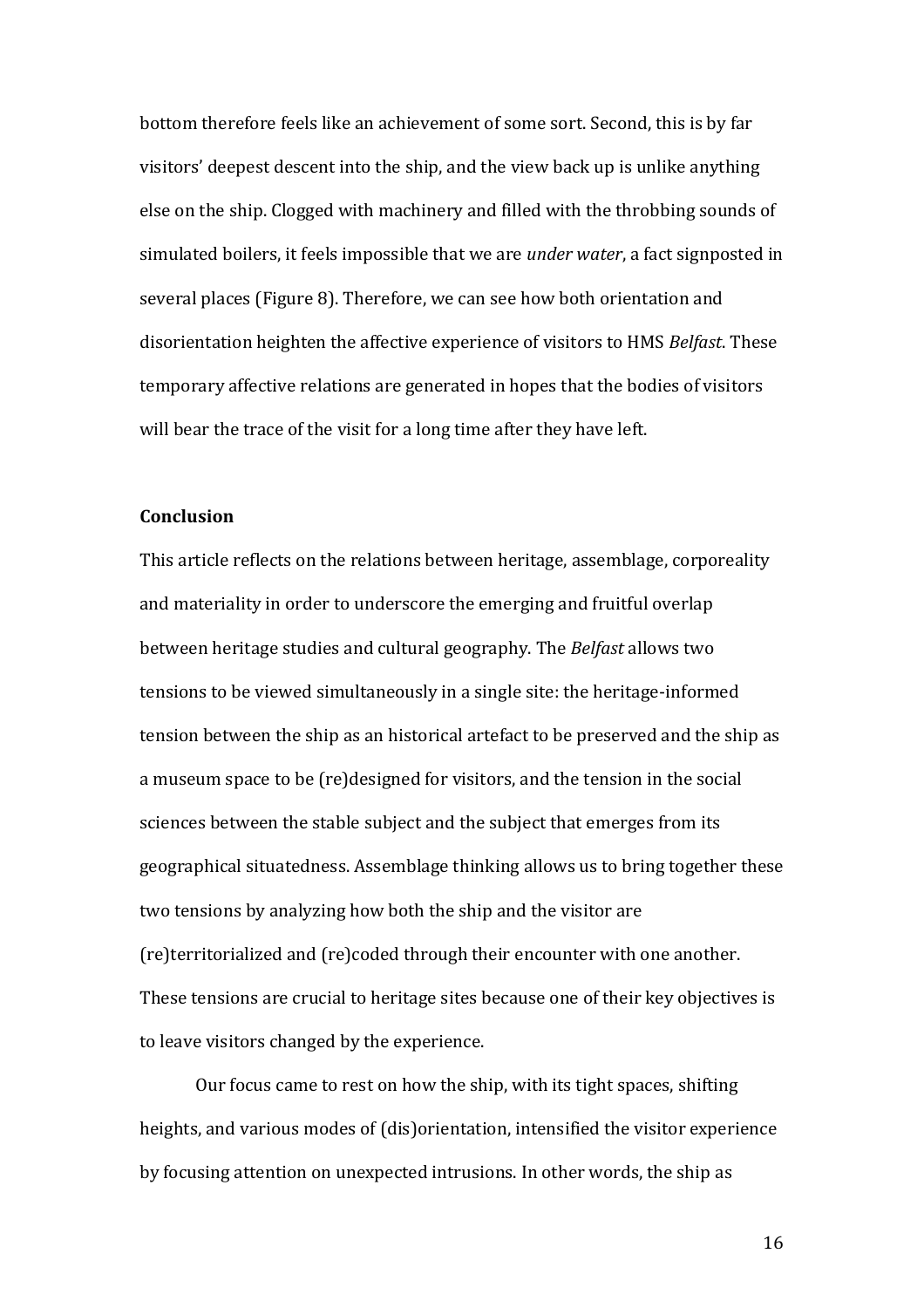heritage was encountered bodily as well as cognitively. The ship, then, became integral, active, and generative in ways that exceed traditional museums, cocreating an atmosphere of immersion. Such an atmosphere worked to blur the edges between the museum (HMS *Belfast*), its artefacts (sometimes also HMS *Belfast*), and the visitors who were experiencing them (after Bille et al. 2015, 2). Visitors, then, were brought into relation with something spatially and temporally multiple: an extraordinarily large artefact was simultaneously a collection of very small museum spaces and exhibits and a carefully managed exhibition floating in contemporary London.

Assemblage thought provided the language through which we could trace these (re)territorializations and (re)codings of both the ship and its visitors. Fruitful for emerging debates about the nature of heritage, our experiences onboard HMS *Belfast* point to the coalescence of the human and non-human, expressed in those moments during which the ship became active in its environment through its reconfiguration as heritage. The role of assemblage thought in studies of materiality and the more-than-human is only likely to grow with attempts to rethink heritage in the era of climate crisis and other politically salient human/non-human systems.

### **References**

**ALVA** 2016 Latest visitor figures [\(http://www.alva.org.uk/details.cfm?p=423\)](http://www.alva.org.uk/details.cfm?p=423) Accessed 17 July 2017.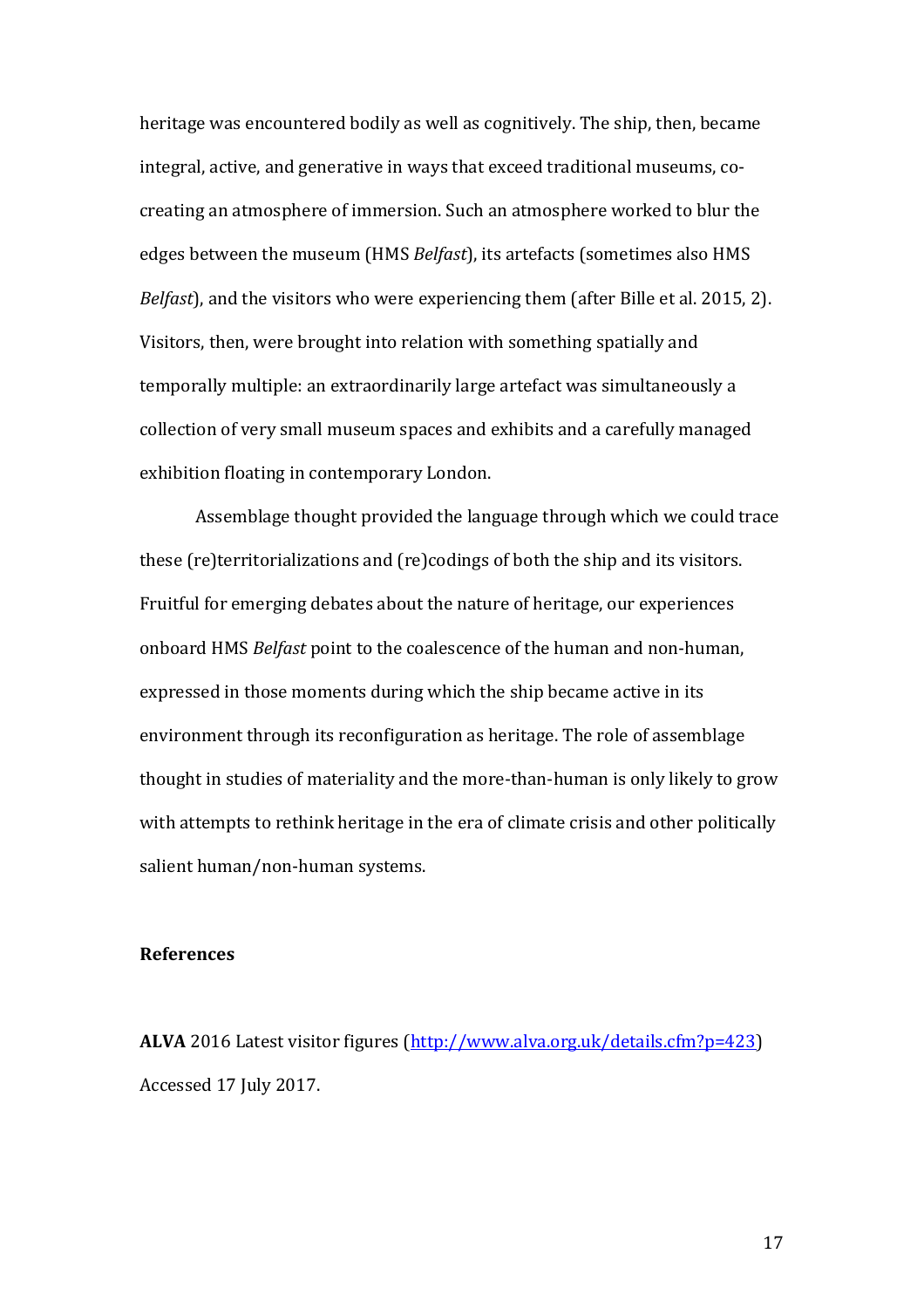**Anim-Addo A, W Hasty and K Peters** 2014 The mobilities of ships and shipped mobilities. *Mobilities* 9 337-49.

**Bille M, Bjerregaard P, Sorensen T** 2015 Staging atmospheres: materiality, culture, and the texture of the in-between *Emotion, Space and Society* 15 (May) 31-38.

**Closs Stephens A** 2016 The affective atmospheres of nationalism *cultural geographies* 23 181-98

**Colls R** 2012 Feminism, bodily difference, and non-representational geographies *Transactions of the Institute of British Geographers* 37 430-45

**Connolly W** 2002 *Neuropolitics: thinking, culture, speed* University of Minnesota Press, Minneapolis

**Crang M** 2010 The death of great ships: photography, politics, and waste in the global imaginary *Environment and Planning A* 42 1084-1102

**Davies A** 2014 Learning 'large ideas' overseas: discipline, (im)mobility and political lives in the Royal Indian Navy mutiny *Mobilities* 9 384-400

**Dittmer J and Waterton E** 2016 Embodied memory at the Australian War Memorial in **Drozdzewski D, S De Nardi and E Waterton** (eds) *Memory, Place*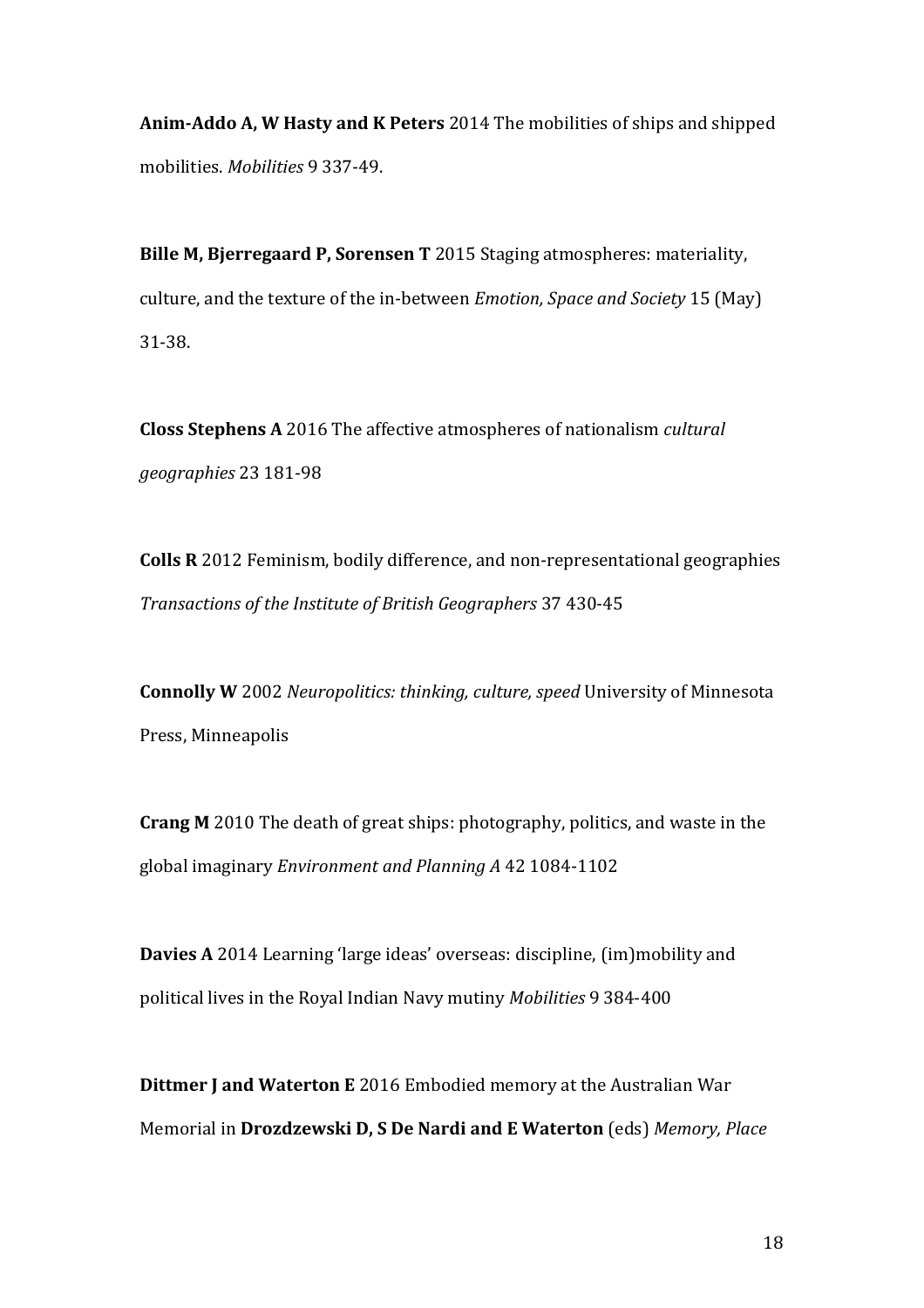*and Identity: Commemoration and remembrance of war and conflict*. Routledge, Abingdon

**Dwyer OJ and Alderman DH** 2008 Memorial landscapes: analytical questions and metaphors *Geoforum* 73 165-78

**Harrison R** 2013 Reassembling ethnographic museum collections in **Harrison R, S Byrne and A Clarke** (eds) *Reassembling the collection: Ethnographic museums and Indigenous agency*. SAR Press, Santa Fe.

**Hasty W and Peters K** 2012 The ship in geography and the geographies of ships *Geography Compass* 6 660-76

**Latour B** 1987 *Science in action: how to follow scientists and engineers through society* Open University Press, Milton Keynes

**Law J** 1986 On the methods of long distance control: vessels, navigation, and the Portuguese route to India in **Law J** (eds) *Power, action and belief: a new sociology of knowledge?* Routledge, Henley

**Palsson G** 1994 Enskillment at sea *Journal of the Royal Anthropological Institute* 29(4): 875-900.

**Peters K and J Turner** 2017 Journeying towards new methods in prison tourism research: Mobilizing penal histories at the Convict Ship Exhibition in **J.Z.**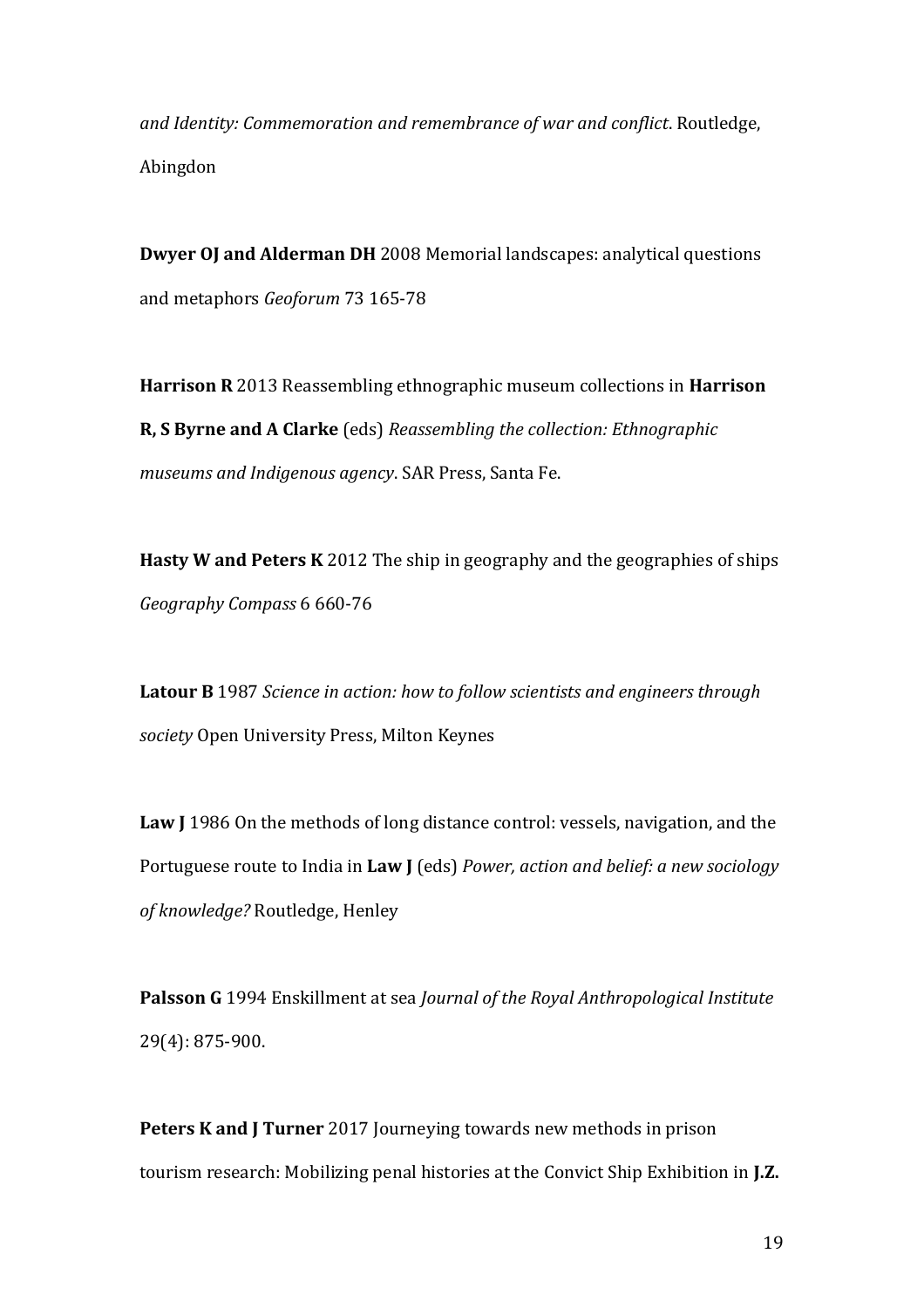**Wilson, S Hodgkinson, J Piché and K Walby** (eds) *The Palgrave Handbook of Prison Tourism*, Palgrave, Basingstoke.

**Peters K and J Turner** 2015 Between crime and colony: Interrogating (im)mobilities aboard the convict ship *Social and Cultural Geography* 16(7): 844- 862.

**Ryan JR** 2006 'Our home on the ocean': Lady Brassey and the voyages of the Sunbeam, 1874-1887 *Journal of Historical Geography* 32 579-604

**Spence E** 2014 Towards a more-than-sea geography: exploring the relational geographies of superrich mobility between sea, superyacht and shore in the Cote d'Azur *Area* 46 203-209

**Steinberg P and Peters K** 2015 Wet ontologies, fluid spaces: giving depth to volume through oceanic thinking *Environment and Planning D: Society and space* 33 247-264

**Sumartojo S** 2016 Commemorative atmospheres: memorial sites, collective events and the experience of national identity *Transactions of the Institute of British Geographers* 41 541-53

**Tolia-Kelly D, E Waterton and S Watson** 2017 Introduction: Heritage, affect, emotion in **Tolia-Kelly D, E Waterton and S Watson** *Heritage, affect and emotion: Politics, practices and infrastructures* Routledge, London and New York